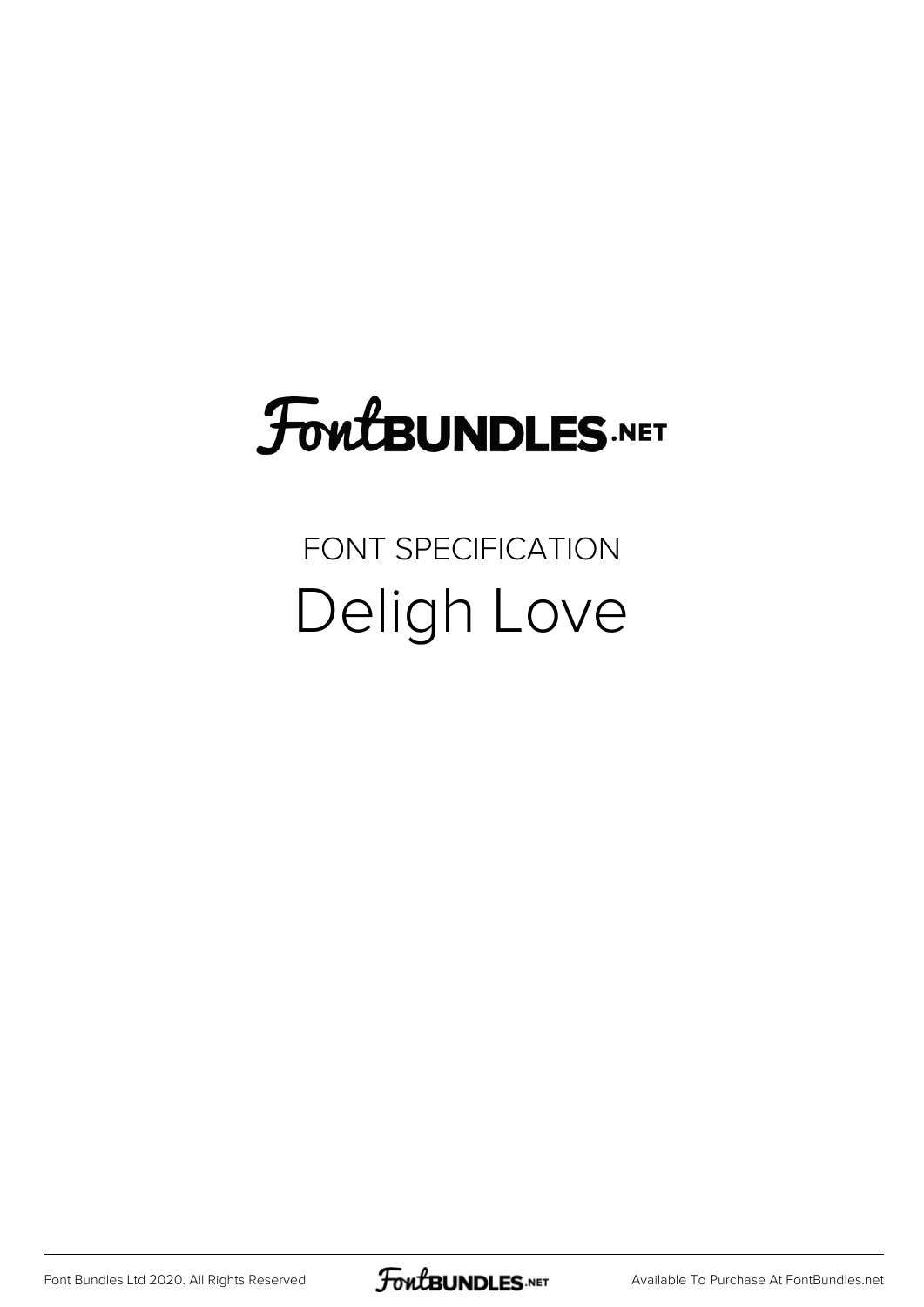#### Delight Love - Regular

**Uppercase Characters** 

## ABCDEFGHIJKLMNOPORSTUVWXYZ

Lowercase Characters

### abcdefahijklmnoporstuvwxyz

Numbers

## 0123456789

**Punctuation and Symbols** 

| ļ                     | IJ           | #                |                                |           |  |   |              |                                    | $\qquad \qquad \blacksquare$ | $\bullet$ | $\ddot{\bullet}$ |                  | $\left\langle \right\rangle$ |            | $\rightarrow$      |
|-----------------------|--------------|------------------|--------------------------------|-----------|--|---|--------------|------------------------------------|------------------------------|-----------|------------------|------------------|------------------------------|------------|--------------------|
| $\sum_{i=1}^{\infty}$ | $\mathbf{L}$ | $\Lambda$        | $\begin{array}{c} \end{array}$ | $\lambda$ |  |   |              | $\{   \}$ $\}$ $\{   \}$ $\{ 2 \}$ |                              | $\vert$   | $\S$             | $\bullet\bullet$ |                              | $\bigcirc$ | $\ll$              |
| $\bigcirc$            |              |                  |                                |           |  |   |              |                                    | $\bullet$                    |           |                  | Ь                |                              |            | $\boldsymbol{\gg}$ |
|                       |              | All Other Glyphs |                                |           |  |   |              |                                    |                              |           |                  |                  |                              |            |                    |
|                       |              |                  |                                |           |  | A | $\mathsf{A}$ | A                                  |                              | Æ         |                  |                  |                              |            |                    |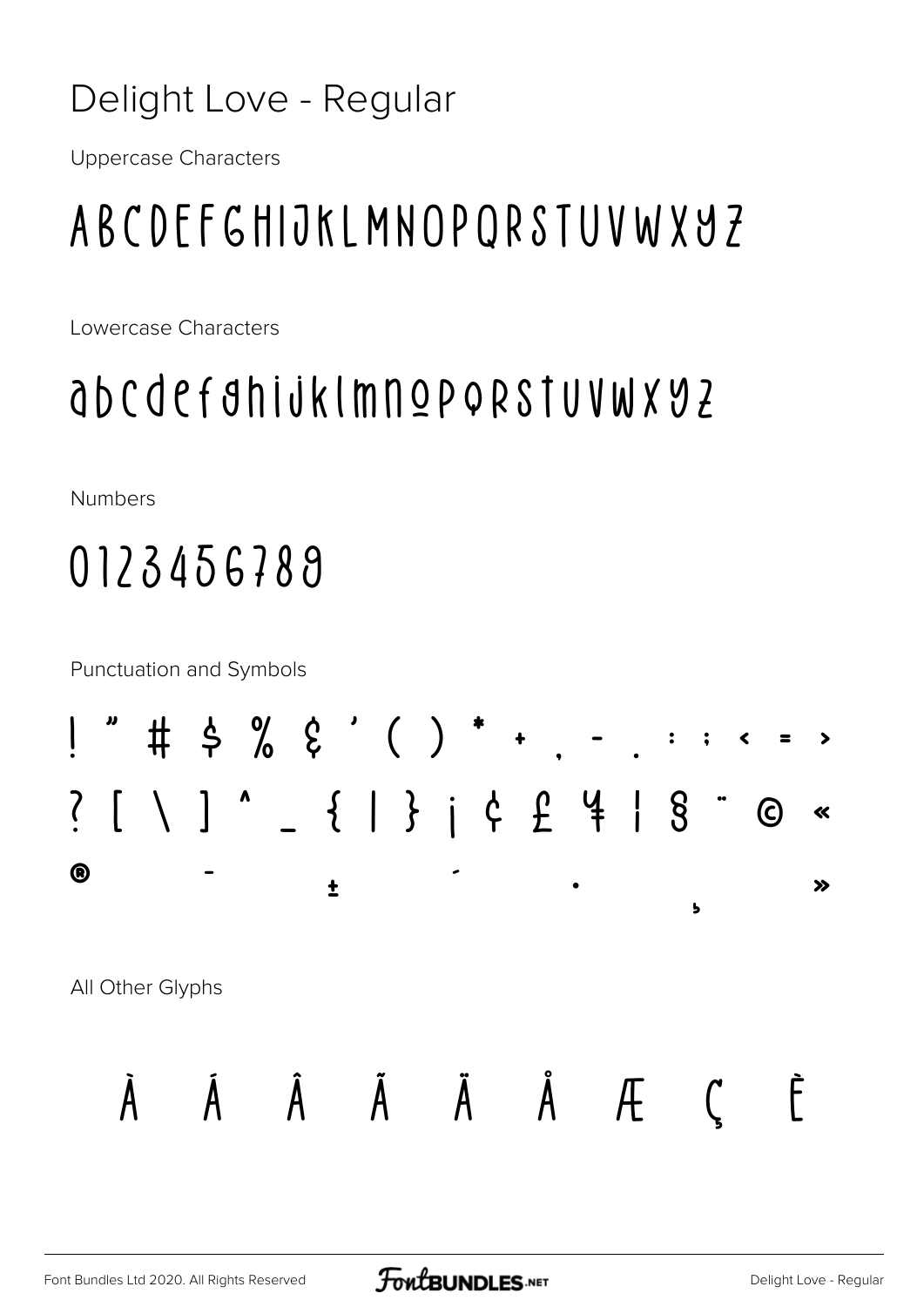|  |  | $\begin{array}{ccccccccccccccccc} \hat{F} & \hat{E} & \hat{E} & \hat{I} & \hat{I} & \hat{I} & \hat{I} & \hat{U} & \hat{N} \end{array}$                                                                                                                                                                                                                                                                                           |  |   |
|--|--|----------------------------------------------------------------------------------------------------------------------------------------------------------------------------------------------------------------------------------------------------------------------------------------------------------------------------------------------------------------------------------------------------------------------------------|--|---|
|  |  | $\begin{matrix} \mathbf{0} & \mathbf{0} & \mathbf{0} & \mathbf{0} & \mathbf{0} & \mathbf{0} & \mathbf{0} & \mathbf{0} & \mathbf{0} & \mathbf{0} & \mathbf{0} & \mathbf{0} & \mathbf{0} & \mathbf{0} & \mathbf{0} & \mathbf{0} & \mathbf{0} & \mathbf{0} & \mathbf{0} & \mathbf{0} & \mathbf{0} & \mathbf{0} & \mathbf{0} & \mathbf{0} & \mathbf{0} & \mathbf{0} & \mathbf{0} & \mathbf{0} & \mathbf{0} & \mathbf{0} & \mathbf{0$ |  | Ú |
|  |  | Û Ü Ý Þ ß à á å å                                                                                                                                                                                                                                                                                                                                                                                                                |  |   |
|  |  | äåæçèéê ë i                                                                                                                                                                                                                                                                                                                                                                                                                      |  |   |
|  |  | $\dot{I}$ $\dot{I}$ $\dot{J}$ $\dot{0}$ $\dot{0}$ $\dot{0}$ $\dot{0}$ $\dot{0}$                                                                                                                                                                                                                                                                                                                                                  |  |   |
|  |  | $\begin{array}{ccccccccccccc} \underline{\bullet} & & \div & & \underline{\phi} & & \dot{\textbf{U}} & & \dot{\textbf{U}} & & \dot{\textbf{U}} & & \ddot{\textbf{U}} & & \ddot{\textbf{U}} & & \textbf{D} \end{array}$                                                                                                                                                                                                           |  |   |
|  |  | $\ddot{\mathcal{Y}}\qquad \bar{A}\qquad \bar{\mathcal{A}}\qquad \bar{\mathcal{A}}\qquad \bar{\mathcal{A}}\qquad \bar{\mathcal{A}}\qquad \bar{\mathcal{C}}\qquad \bar{\mathcal{C}}$                                                                                                                                                                                                                                               |  |   |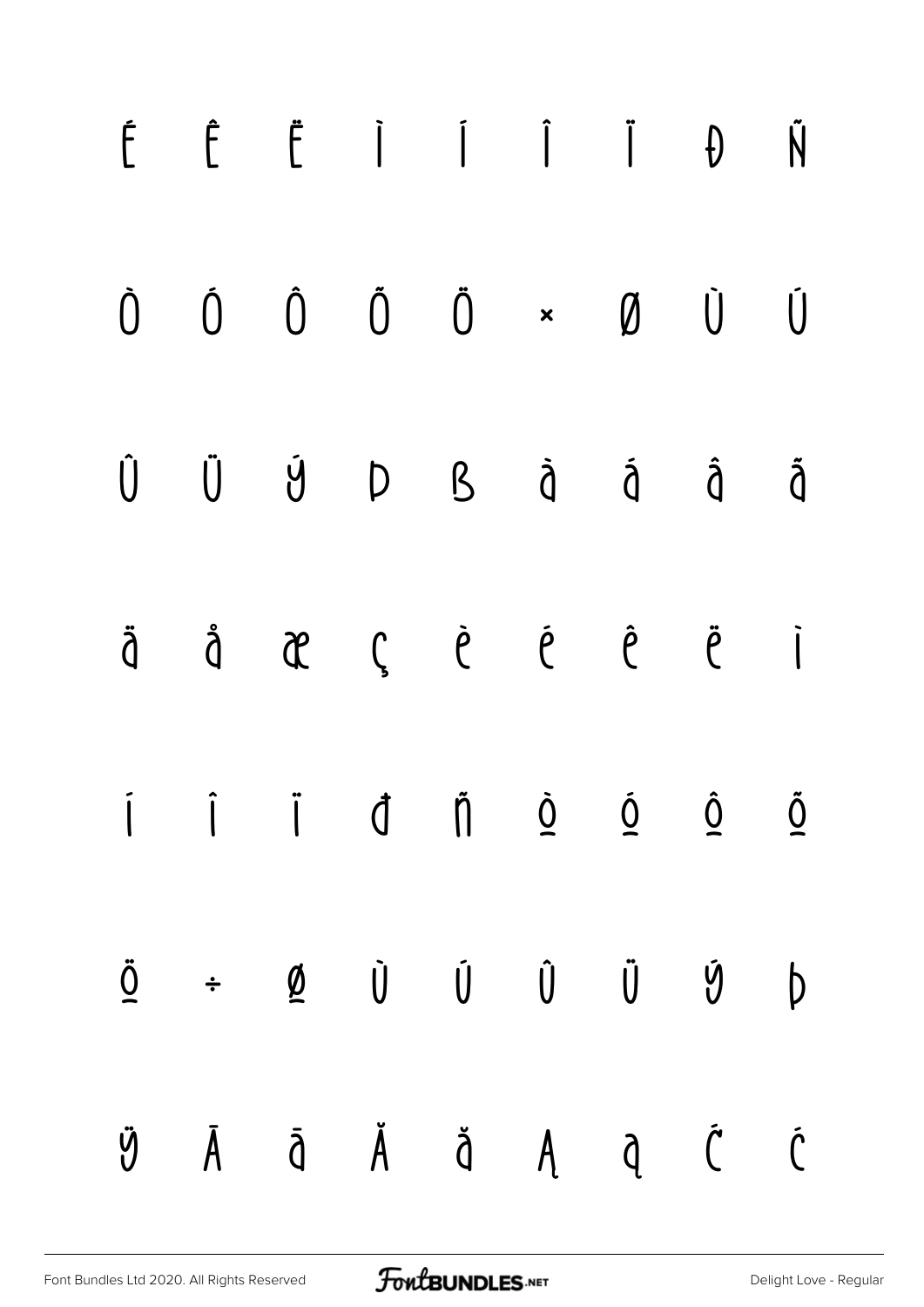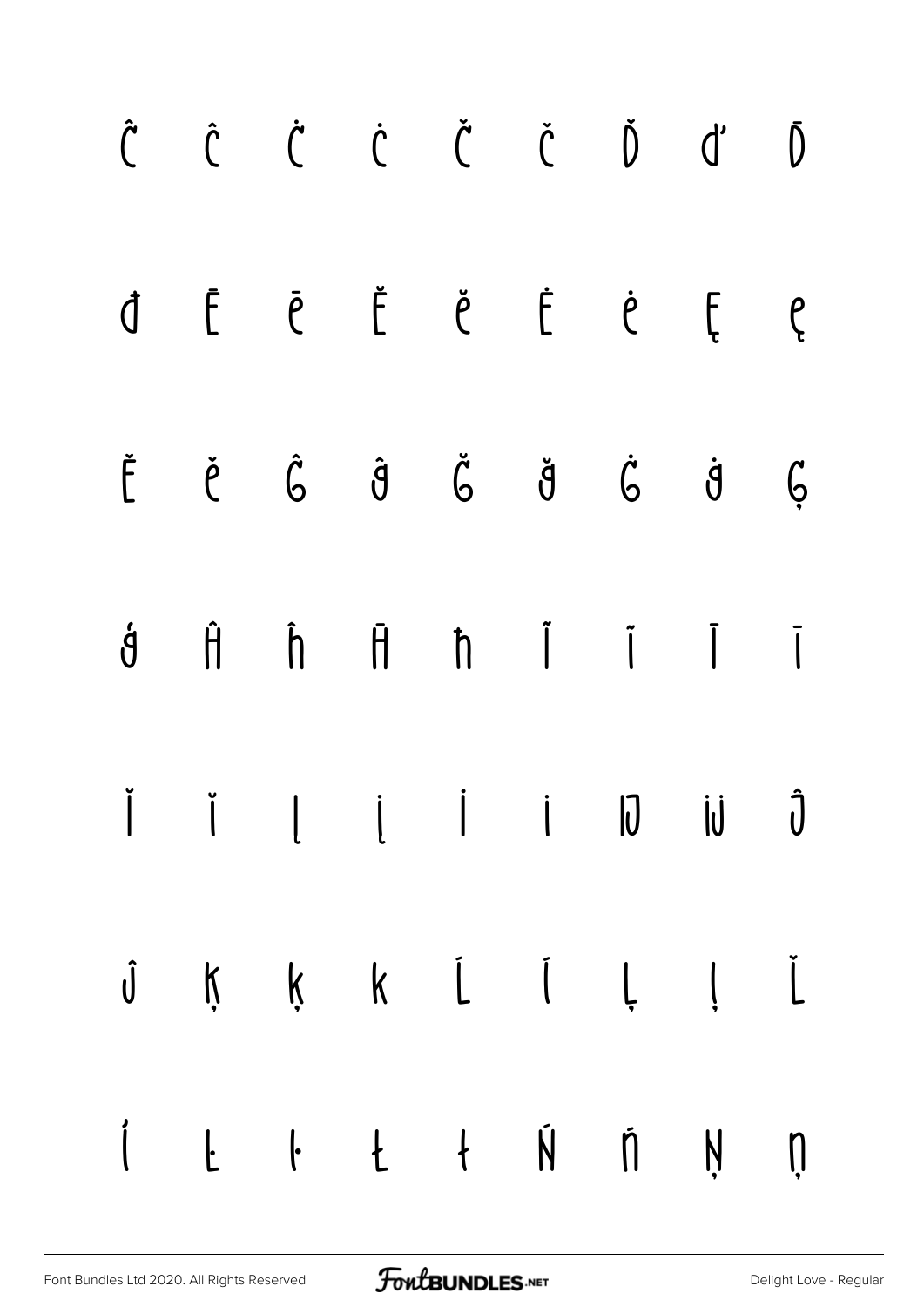|  |  |  | $\check{N}$ $\check{\Pi}$ $\check{\Pi}$ $\check{\mathbb{O}}$ $\tilde{\mathbb{Q}}$ $\check{\mathbb{O}}$ $\check{\mathbb{O}}$ $\check{\mathbb{O}}$ $\tilde{\mathbb{O}}$                                                                                                |  |
|--|--|--|----------------------------------------------------------------------------------------------------------------------------------------------------------------------------------------------------------------------------------------------------------------------|--|
|  |  |  | OE OE Ŕ Ŕ Ŗ Ŗ Ř Š                                                                                                                                                                                                                                                    |  |
|  |  |  | $\dot{\mathbb{S}}\qquad \hat{\mathbb{S}}\qquad \hat{\mathbb{S}}\qquad \hat{\mathbb{S}}\qquad \hat{\mathbb{S}}\qquad \hat{\mathbb{S}}\qquad \tilde{\mathbb{S}}\qquad \tilde{\mathbb{I}}\qquad \tilde{\mathbb{I}}$                                                     |  |
|  |  |  | Ť ť Ī Ī Ũ Ũ Ū Ū Ŭ                                                                                                                                                                                                                                                    |  |
|  |  |  | $\check{\mathsf{U}}\qquad \  \  \check{\mathsf{U}}\qquad \  \  \check{\mathsf{U}}\qquad \  \  \check{\mathsf{U}}\qquad \  \  \check{\mathsf{U}}\qquad \  \  \mathsf{U}\qquad \  \  \check{\mathsf{V}}\qquad \  \  \check{\mathsf{U}}\qquad \  \  \check{\mathsf{U}}$ |  |
|  |  |  | $\begin{array}{ccccccccccccccccc} \hat{y} & \hat{y} & \hat{y} & \hat{z} & \hat{z} & \hat{z} & \hat{z} & \hat{z} & \hat{z} & \end{array}$                                                                                                                             |  |
|  |  |  | $f \quad \tilde{\mathcal{A}} \quad \tilde{\mathcal{B}} \quad \tilde{\mathcal{B}} \quad \tilde{\mathcal{B}} \quad \tilde{\mathcal{S}} \quad \tilde{\mathcal{S}} \qquad \tilde{\mathcal{A}} \qquad \tilde{\mathcal{A}}$                                                |  |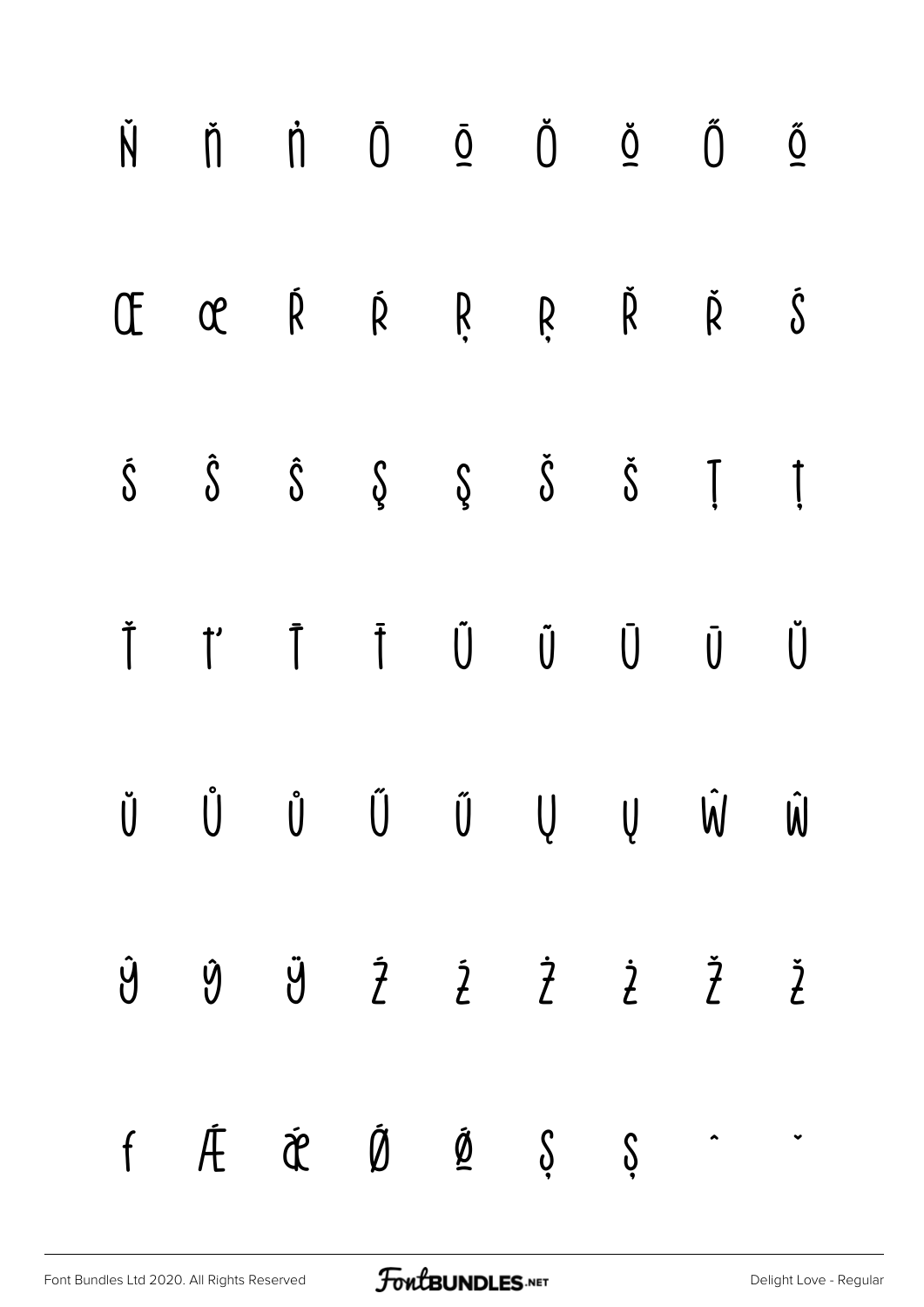|          |              | $\bullet$                | L             |           | n             | W                                                                   | $\dot{\mathsf{W}}$     | W.                    |
|----------|--------------|--------------------------|---------------|-----------|---------------|---------------------------------------------------------------------|------------------------|-----------------------|
| Ŵ        | W            | $\ddot{\bm{\mathsf{W}}}$ | Ý             | Ý         |               |                                                                     | t                      | $\lambda$             |
| <b>e</b> | IJ           | $\dagger$                | $\frac{1}{1}$ | $\bullet$ |               | $\frac{9}{60}$                                                      | $\blacktriangleleft$   | $\blacktriangleright$ |
|          | $\mathbf{f}$ | $\mathfrak{t}$           | <b>TM</b>     |           | Delisht Lovet |                                                                     | $\bm{\mathsf{\Omega}}$ | B                     |
|          |              |                          |               |           |               | $C$ $D$ $E$ $F$ $G$ $H$ $I$ $J$ $K$                                 |                        |                       |
|          |              |                          |               |           |               | $L \quad M \quad n \quad 0 \quad P \quad Q \quad R \quad S \quad T$ |                        |                       |
|          |              |                          |               |           |               | U V W X Y Z a b C                                                   |                        |                       |